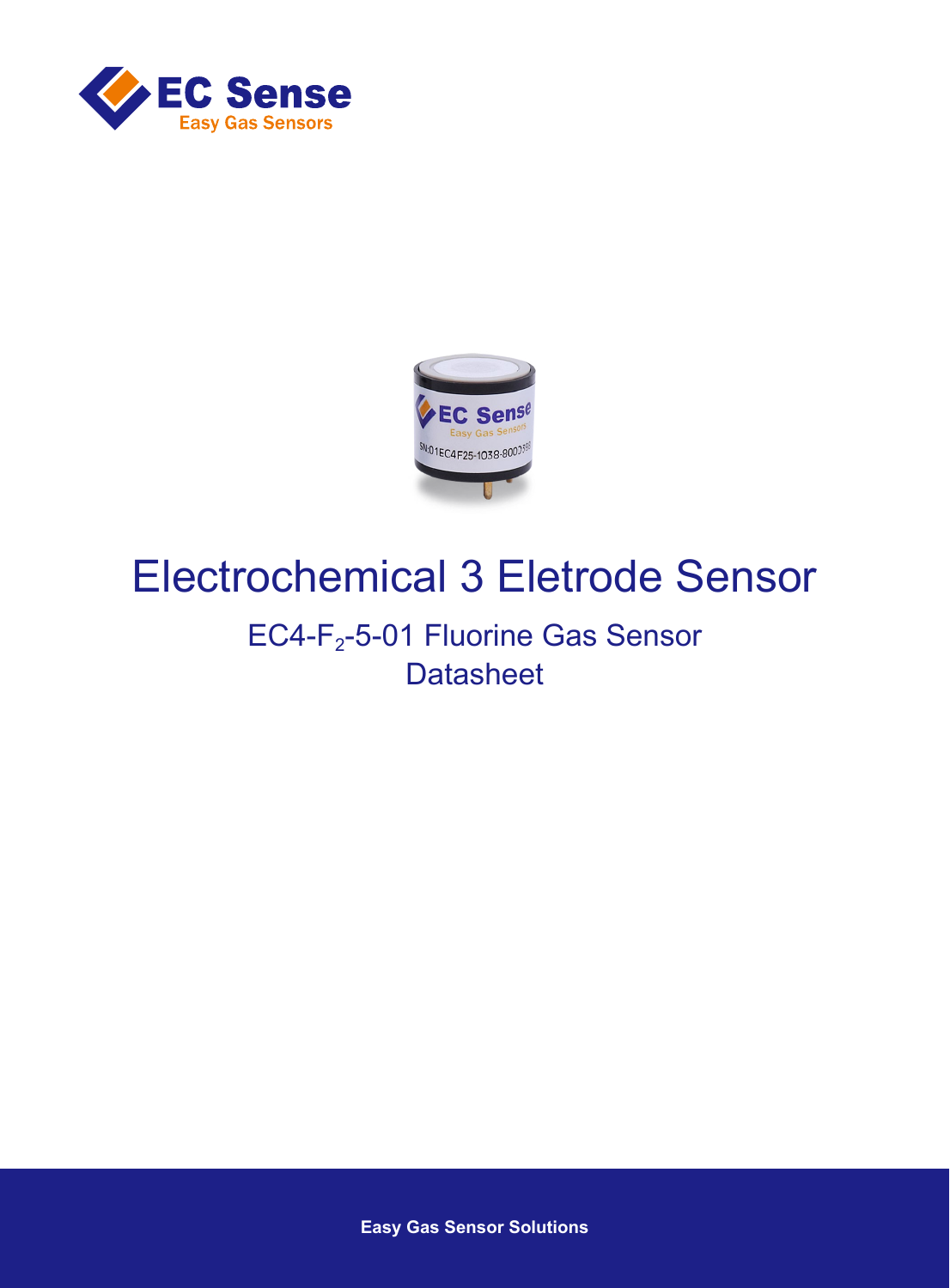

## Easy Gas Sensor EC4-F<sub>2</sub>-5 Fluorine Gas



## >> Part Number

 $01 - EC4-F<sub>2</sub>-5-01$ 

## **XX** Futures

- $\mathbb{F}$ Zero bias
- $\mathbb{Q}$ High sensitivity
- High selectivity  $\mathbb{Q}$
- Excellent sensitivity at low temperatures  $\mathbb{Q}$
- $\mathbb{F}$ Stable zeropoint
- Water based electrolyte
- $\mathbb{Q}$ Double sealed housing for advanced leakage protection

## **XX** Typical Applications

- **Leakage Detection**
- TLV-monitoring  $\mathbb{F}$
- General Industry
- Semiconductor Industry
- **Emissions**
- Industrial Safety
- Environmental Monitoring
- Portable and Fixed Point Applications
- GP TLV Monitoring
- Water Treatment, Plants, Swimming, Pools, Chemical  $\mathbb{F}$ Industry



## **X** Technical Specifications

| Performance                  |                                |
|------------------------------|--------------------------------|
| Sensitivity                  | $-260$ nA/ppm $\pm$ 80 nA/ppm  |
| Zero Current                 | $+20nA$                        |
| Range                        | $0-5$ ppm                      |
| Maximum Overload             | 10ppm                          |
| Resolution (16Bit ADC)       | $< 0.01$ ppm                   |
| Response Time                | $T_{50}$ < 20s, $T_{90}$ < 60s |
| Repeatability                | 2%                             |
| Lower Detectable Limit (LDL) | $\leq 0.05$ ppm                |
| Linear Range                 | 5 ppm                          |
|                              |                                |

#### **Environment**

| Operating Temperature Range     | $-20$ to $+40^{\circ}$ C  |
|---------------------------------|---------------------------|
| <b>Operating Humidity Range</b> | 15-95 %RH. Non-condensing |
| <b>Operating Pressure Range</b> | 800 to 1200 hPa           |
| Storage Temperature             | 0 to $20^{\circ}$ C       |

#### **Operation**

| <b>Operating Principle</b> | Amperometric   |
|----------------------------|----------------|
| Bias Voltage               | $0 \text{ mV}$ |
| Recommended Load Resistor  | 2200           |
| Warm Up Time               | $<$ 60 s       |

#### **Lifetime**

| Long-Term Drift          | $< 1 %$ month |
|--------------------------|---------------|
| <b>Expected Lifetime</b> | 24 months     |
| Zero Drift in Clean Air  | $<$ 1 ppm     |
| Storage Life             | 6 months      |
| Warranty                 | 12 months     |
| <b>Housing</b>           |               |
| <b>Housing Material</b>  | PPO           |
| Weight                   | < 8 g         |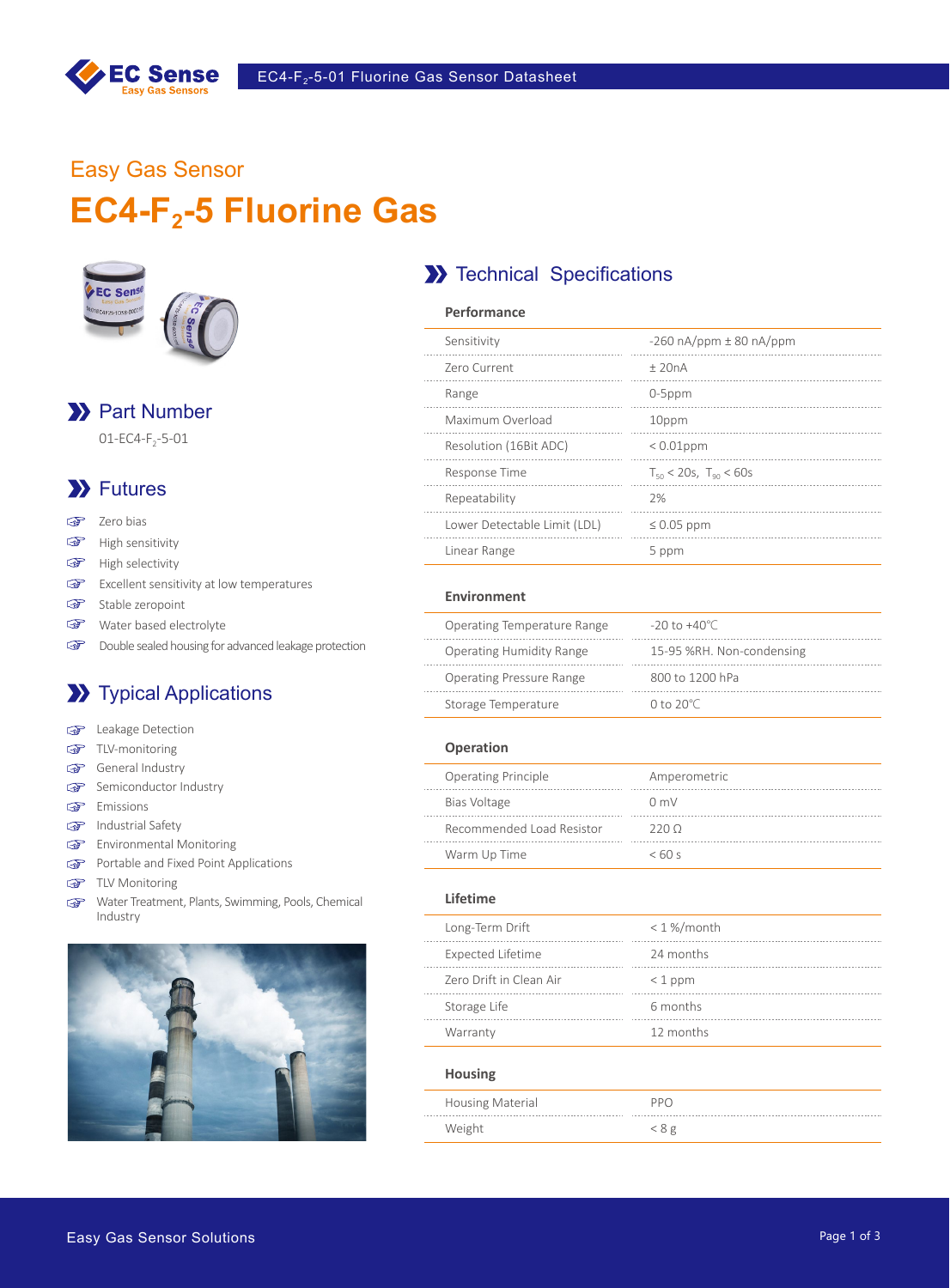

## **Dimensions**



## **X** Cross Sensitivity

|                   |    | <b>Test Concentration</b> | <b>Sensor Reading</b> |
|-------------------|----|---------------------------|-----------------------|
| Hydrogen Fluoride | НF | 3ppm                      | Doom                  |
| Carbon Monoxide   |    | $100$ ppm                 | Oppm                  |
|                   |    | OOOppm) ا                 | Doom                  |
| drogen Sulphide   |    |                           |                       |
| Diborane          |    | $0.6$ ppm                 | 0.3ppm                |
| Hydrogen Chloride |    |                           |                       |
| Ammonia           |    | $I$ $Innn$                |                       |
|                   |    |                           |                       |

**Note:**

1) The above interference factors may vary due to different sensors and service life, please refer to the actual test results.

2) This table is not complete for all cross gases, other gas please contact with us.

## >> Temperature Curve



**Note:** The above parameters are the test results at a temperature of 25°C, a relative humidity of 50%RH and a normal pressure environment. The performance of the sensor is different under different environmental conditions. If you have any questions, please contact us.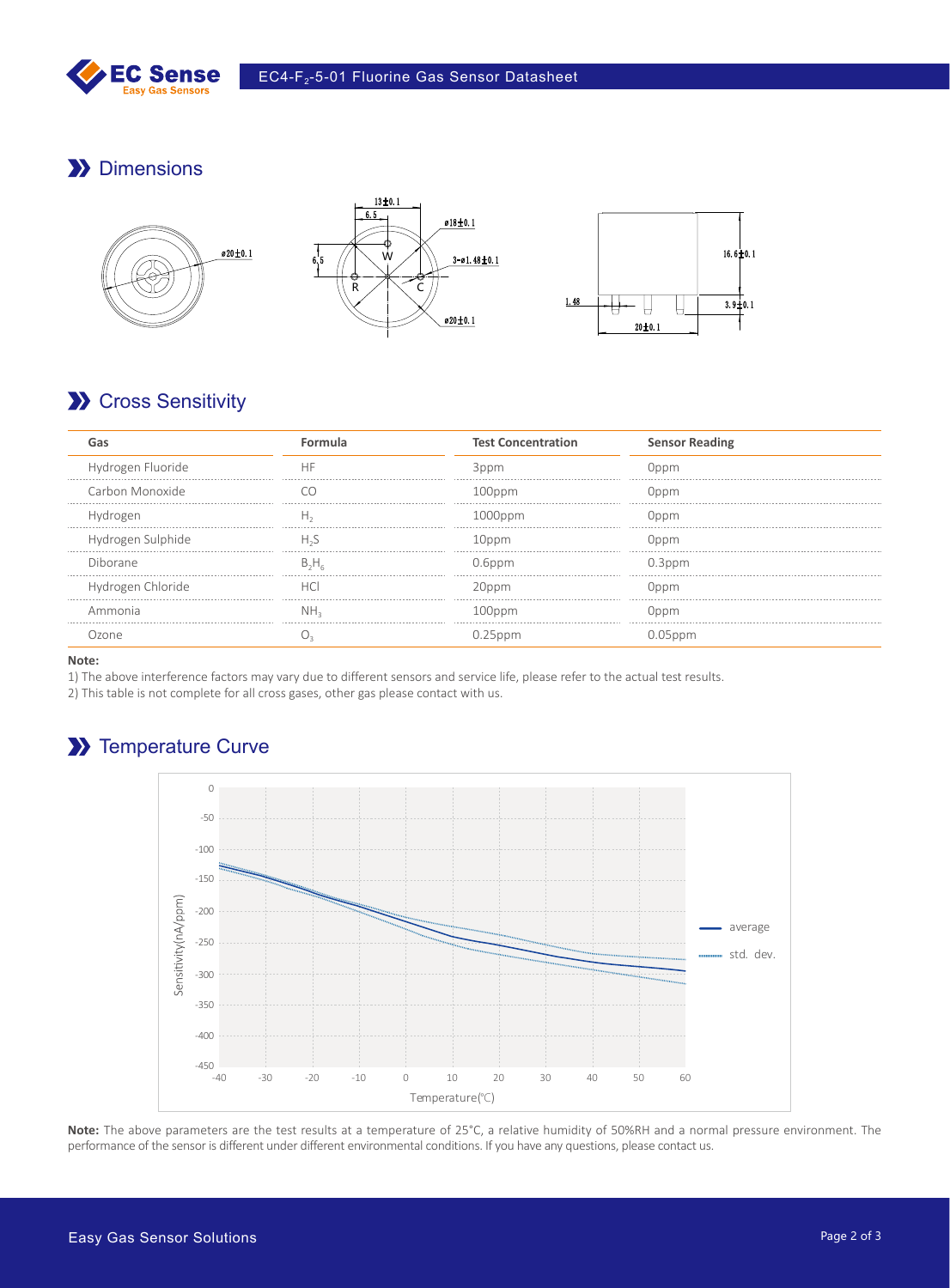

#### **Disclaimer**

The EC Sense performance data stated above is based on data obtained under test conditions using the EC Sense gas distribution system and AQS test software. In the interest of continuous product improvement, EC Sense reserves the right to change design features and specifications without notice. We are not responsible for any loss, injury or damage caused by this. EC Sense assumes no responsibility for any indirect loss, injury or damage resulting from the use of this document, the information contained therein or any omissions or errors herein. This document does not constitute an offer to sell. The data it contains are for informational purposes only and cannot be considered a guarantee. Any use of the given data must be evaluated and determined by the user to comply with federal, state and local laws and regulations. All specifications outlined are subject to change without notice.

### **A** Warning

EC Sense sensors are designed for use in a variety of environmental conditions. However, due to the principles and characteristics of electrochemical sensors and to ensure normal use, users must strictly follow this article during storage, assembly and operation of the module. General-purpose PCB circuit board application methods and illegal applications / violation of the application will not be covered by the warranty. Although our products are highly reliable, we recommend checking the module's response to the target gas prior to utilization to ensure on-site use. At the end of the products service life, please do not discard any electronics in the domestic waste, instead follow the local governments electronic waste recycling regulations for disposal.